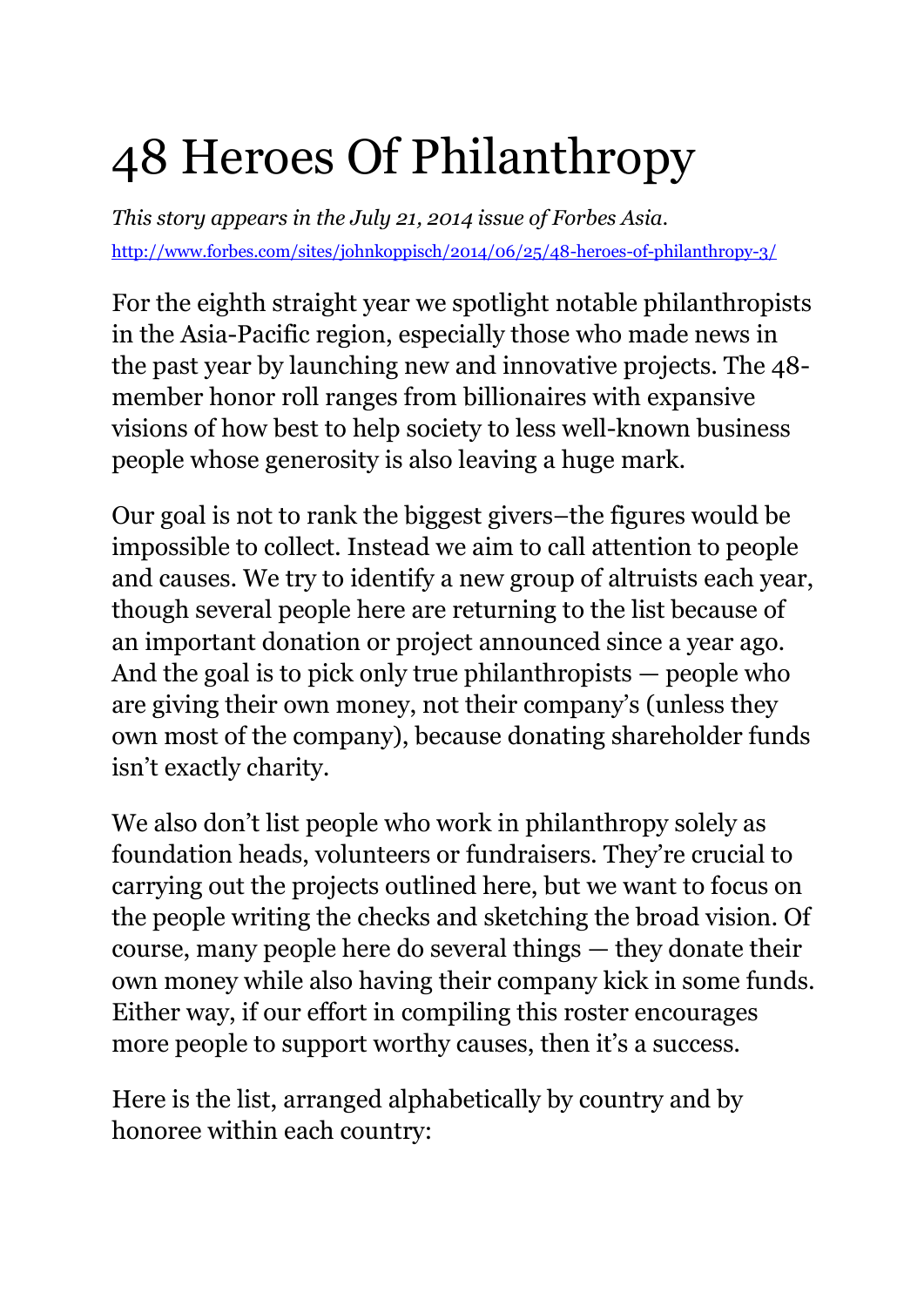## **AUSTRALIA**



### **Clive Berghofer 79**

FOUNDER, CLIVE BERGHOFER GROUP

Last August donated \$45 million to the Queensland Institute of Medical Research, now

renamed QIMR Berghofer. Had previously donated \$5.5 million to the institute for a cancer research center in 2001. Left school at 13 to work in a sawmill; moved into land sales and property development in his hometown of Toowoomba. Has also supported local schools, sports clubs, hospitals and charities, as well as the University of Southern Queensland.



#### **Audette Exel 51**

COFOUNDER & CEO, ISIS (ASIA PACIFIC) PTY.

Her ISIS Foundation helps more than 30,000 impoverished people each year in

Nepal and Uganda, joining with local health care, education and infrastructure groups. Grew up in New Zealand, then worked as an international finance lawyer in Australia and Hong Kong. Appointed managing director of a Bermuda bank at age 30, then cofounded the foundation in 1998 and also ISIS (Asia Pacific) to fund its overhead costs. Now based in Sydney, the firm–which advises on corporate acquisitions and raises money for fund managers–has donated more than \$7 million to the foundation.